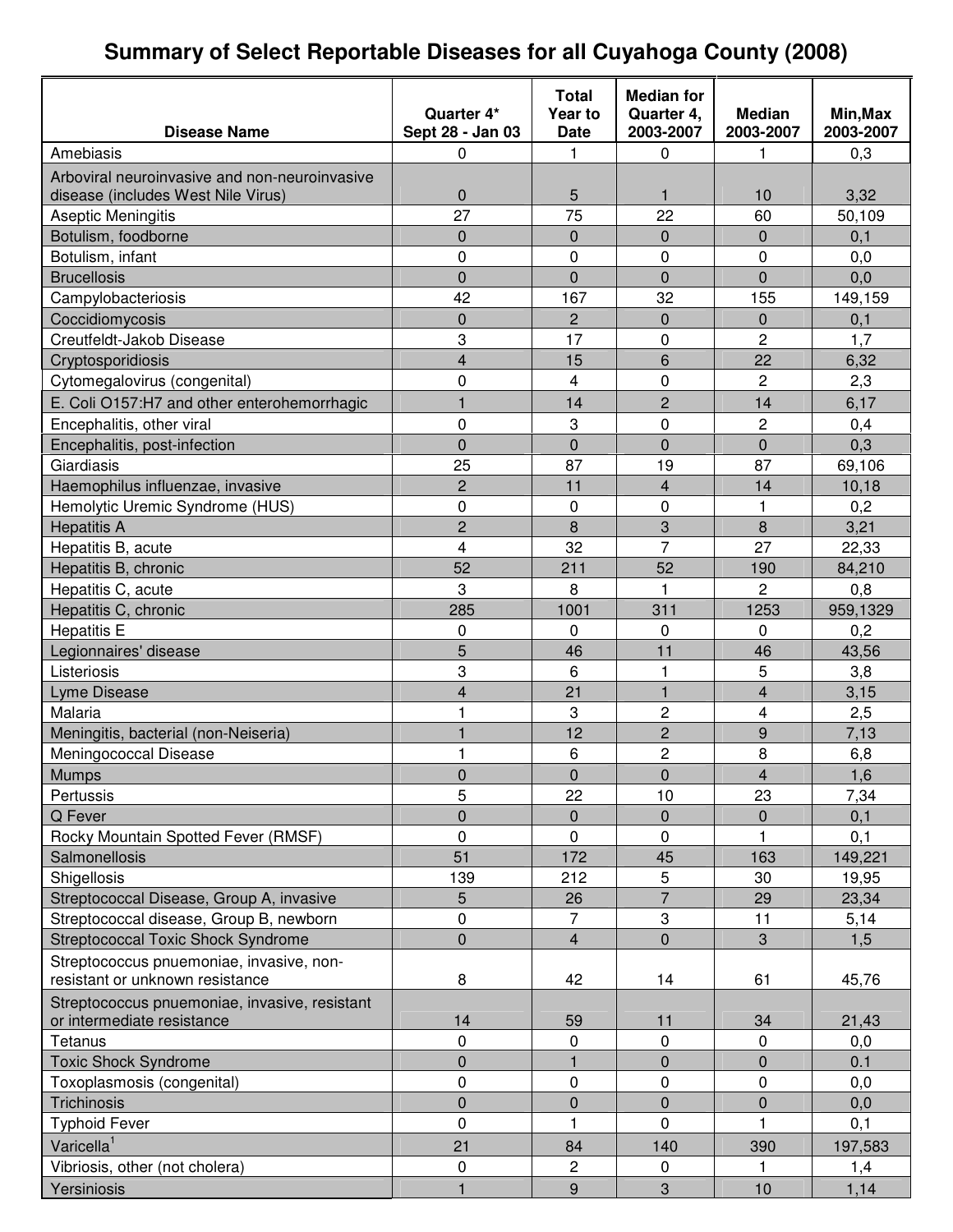| <b>Disease Name</b>                                                                 | Quarter 4*<br>Sept 28 - Jan 03 | <b>Total</b><br>Year to<br><b>Date</b> | <b>Median for</b><br>Quarter 4,<br>2003-2007 | <b>Median</b><br>2003-2007 | Min, Max<br>2003-2007 |
|-------------------------------------------------------------------------------------|--------------------------------|----------------------------------------|----------------------------------------------|----------------------------|-----------------------|
|                                                                                     |                                |                                        |                                              |                            |                       |
| Amebiasis                                                                           | $\pmb{0}$                      | 1                                      | 0                                            | 0                          | 0,1                   |
| Arboviral neuroinvasive and non-neuroinvasive<br>disease (includes West Nile Virus) | $\pmb{0}$                      | 3                                      | 1                                            | $\overline{4}$             | 2,29                  |
| Aseptic Meningitis                                                                  | 13                             | 32                                     | 11                                           | 32                         | 24,69                 |
| Botulism, foodborne                                                                 | $\pmb{0}$                      | $\overline{0}$                         | $\mathbf 0$                                  | $\mathbf 0$                | 0,0                   |
| Botulism, infant                                                                    | $\mathbf 0$                    | 0                                      | $\mathbf 0$                                  | 0                          | 0,0                   |
| <b>Brucellosis</b>                                                                  | $\mathbf 0$                    | $\overline{0}$                         | $\mathbf 0$                                  | $\overline{0}$             | 0,0                   |
| Campylobacteriosis                                                                  | 9                              | 33                                     | $\overline{7}$                               | 43                         | 39,44                 |
| Coccidiomycosis                                                                     | $\mathbf 0$                    | $\overline{0}$                         | $\mathbf 0$                                  | $\mathbf 0$                | 0,1                   |
| Creutfeldt-Jakob Disease                                                            | $\pmb{0}$                      | 1                                      | 0                                            | 0                          | 0,0                   |
| Cryptosporidiosis                                                                   | $\overline{c}$                 | 6                                      | $\overline{c}$                               | $\overline{\mathbf{4}}$    | 2,13                  |
| Cytomegalovirus (congenital)                                                        | $\pmb{0}$                      | 3                                      | $\overline{2}$                               | $\overline{c}$             | 0,3                   |
| E. Coli O157:H7 and other enterohemorrhagic                                         | $\mathbf{1}$                   | $\overline{c}$                         | $\mathbf 0$                                  | $\overline{c}$             | 1,5                   |
| Encephalitis, other viral                                                           | $\mathbf 0$                    | 1                                      | $\mathbf 0$                                  | 0                          | 0,1                   |
| Encephalitis, post-infection                                                        | $\mathbf 0$                    | $\overline{0}$                         | $\mathbf 0$                                  | $\overline{0}$             | 0,2                   |
| Giardiasis                                                                          | 10                             | 24                                     | 6                                            | 24                         | 12,32                 |
| Haemophilus influenzae, invasive                                                    | $\pmb{0}$                      | 3                                      | $\mathbf{1}$                                 | 5                          | 2,7                   |
| Hemolytic Uremic Syndrome (HUS)                                                     | $\mathbf 0$                    | 0                                      | $\mathbf 0$                                  | 0                          | 0,0                   |
| <b>Hepatitis A</b>                                                                  | $\overline{0}$                 | $\overline{2}$                         | $\mathbf 0$                                  | $\overline{2}$             | 0,12                  |
| Hepatitis B, acute                                                                  | $\mathbf{1}$                   | 14                                     | 5                                            | 23                         | 17,27                 |
| Hepatitis B, chronic                                                                | 26                             | 105                                    | 22                                           | 96                         | 49,121                |
| Hepatitis C, acute                                                                  | 1                              | 5                                      | $\mathbf{1}$                                 | $\overline{2}$             | 0,8                   |
| Hepatitis C, chronic                                                                | 166                            | 574                                    | 168                                          | 814                        | 557,839               |
| <b>Hepatitis E</b>                                                                  | 0                              | $\Omega$                               | 0                                            | 0                          | 0,0                   |
| Legionnaires' disease                                                               | $\pmb{0}$                      | 18                                     | 6                                            | 17                         | 12,23                 |
| Listeriosis                                                                         | $\overline{c}$                 | 3                                      | $\mathbf 0$                                  | $\overline{c}$             | 0,4                   |
| Lyme Disease                                                                        | $\mathbf{1}$                   | $\overline{\mathbf{4}}$                | $\mathbf 0$                                  | $\mathbf 0$                | 0,2                   |
| Malaria                                                                             | 1                              | $\mathbf{1}$                           | 0                                            | $\overline{c}$             | 0,3                   |
| Meningitis, bacterial (non-Neiseria)                                                | $\pmb{0}$                      | 9                                      | $\overline{1}$                               | 6                          | 3,8                   |
| Meningococcal Disease                                                               | 1                              | 3                                      | 1                                            | 3                          | 2,7                   |
| <b>Mumps</b>                                                                        | $\overline{0}$                 | $\overline{0}$                         | $\mathbf 0$                                  | $\mathbf{1}$               | 0,2                   |
| Pertussis                                                                           | 1                              | 1                                      | 3                                            | 5                          | 2,12                  |
| Q Fever                                                                             | $\mathbf 0$                    | $\overline{0}$                         | $\mathbf 0$                                  | $\overline{0}$             | 0,0                   |
| Rocky Mountain Spotted Fever (RMSF)                                                 | $\pmb{0}$                      | 0                                      | $\mathbf 0$                                  | 0                          | 0,1                   |
| Salmonellosis                                                                       | 14                             | 49                                     | 17                                           | 55                         | 44,62                 |
| Shigellosis                                                                         | 107                            | 159                                    | 3                                            | 12                         | 5,72                  |
| Streptococcal Disease, Group A, invasive                                            | 3                              | 11                                     | 3                                            | 11                         | 10,17                 |
| Streptococcal disease, Group B, newborn                                             | $\pmb{0}$                      | 3                                      | 1                                            | 6                          | 3,10                  |
| <b>Streptococcal Toxic Shock Syndrome</b>                                           | $\mathbf 0$                    | $\overline{2}$                         | $\mathbf 0$                                  | $\mathbf{1}$               | 0,3                   |
| Streptococcus pnuemoniae, invasive, non-                                            |                                |                                        |                                              |                            |                       |
| resistant or unknown resistance                                                     | 4                              | 12                                     | 8                                            | 28                         | 25,39                 |
| Streptococcus pnuemoniae, invasive, resistant                                       |                                |                                        |                                              |                            |                       |
| or intermediate resistance                                                          | 7                              | 25                                     | 5                                            | 12                         | 8,19                  |
| Tetanus                                                                             | $\mathbf 0$                    | 0                                      | $\mathbf 0$                                  | 0                          | 0,0                   |
| <b>Toxic Shock Syndrome</b>                                                         | $\pmb{0}$                      | 0                                      | $\pmb{0}$                                    | 0                          | 0,1                   |
| Toxoplasmosis (congenital)                                                          | $\pmb{0}$                      | 0                                      | $\pmb{0}$                                    | $\pmb{0}$                  | 0,0                   |
| Trichinosis                                                                         | $\pmb{0}$                      | $\pmb{0}$                              | $\mathbf 0$                                  | $\mathbf 0$                | 0,0                   |
| <b>Typhoid Fever</b>                                                                | $\mathbf 0$                    | $\mathbf 0$                            | 0                                            | 0                          | 0,0                   |
| Varicella <sup>1</sup>                                                              | $\overline{7}$                 | 25                                     | $\bf 8$                                      | 70                         | 66,74                 |
| Vibriosis, other (not cholera)                                                      | $\pmb{0}$                      | 0                                      | $\pmb{0}$                                    | 0                          | 0,1                   |
| Yersiniosis                                                                         | $\mathbf{1}$                   | 6                                      | $\mathbf{1}$                                 | $\overline{2}$             | 1,9                   |

# **Select Reportable Diseases, City of Cleveland (2008)**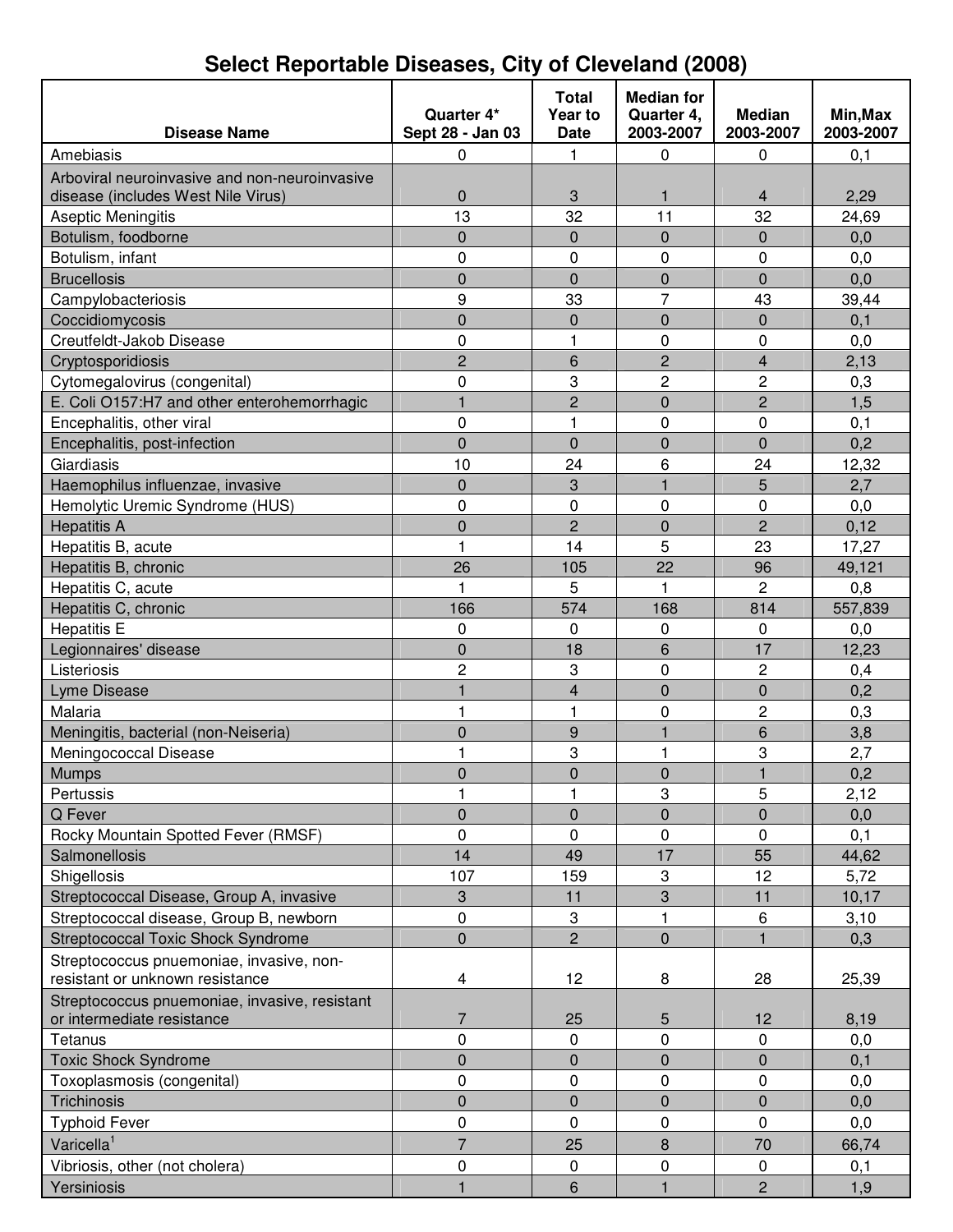## **Select Reportable Diseases, Cuyahoga County Board of Health Jurisdiction (2008)**

|                                               |                  | Total          | <b>Median for</b> |                         |           |
|-----------------------------------------------|------------------|----------------|-------------------|-------------------------|-----------|
|                                               | Quarter 4*       | Year to        | Quarter 4,        | <b>Median</b>           | Min, Max  |
|                                               | Sept 28 - Jan 03 | <b>Date</b>    | 2003-2007         | 2003-2007               | 2003-2007 |
| Amebiasis                                     | 0                | 0              | $\mathbf 0$       | 1                       | 0,2       |
| Arboviral neuroinvasive and non-neuroinvasive |                  |                |                   |                         |           |
| disease (includes West Nile Virus)            | 0                | $\overline{c}$ | $\mathbf{1}$      | 3                       | 1,11      |
| <b>Aseptic Meningitis</b>                     | 13               | 42             | 12                | 33                      | 18,40     |
| Botulism, foodborne                           | $\overline{0}$   | 0              | $\overline{0}$    | $\mathbf 0$             | 0,1       |
| Botulism, infant                              | 0                | 0              | 0                 | 0                       | 0,0       |
| <b>Brucellosis</b>                            | $\overline{0}$   | $\overline{0}$ | $\overline{0}$    | $\overline{0}$          | 0,0       |
| Campylobacteriosis                            | 32               | 130            | 24                | 106                     | 104,114   |
| Coccidiomycosis                               | $\mathbf 0$      | $\overline{c}$ | 0                 | $\mathbf 0$             | 0,0       |
| Creutfeldt-Jakob Disease                      | 3                | 16             | 0                 | $\overline{c}$          | 1,7       |
| Cryptosporidiosis                             | $\overline{2}$   | 9              | 3                 | 18                      | 4,19      |
| Cytomegalovirus (congenital)                  | 0                | $\mathbf{1}$   | 0                 | $\mathbf 0$             | 0,2       |
| E. Coli O157:H7 and other enterohemorrhagic   | $\overline{0}$   | 11             | $\overline{2}$    | 11                      | 5,13      |
| Encephalitis, other viral                     | 0                | 2              | 0                 | 1                       | 0,4       |
| Encephalitis, post-infection                  | $\overline{0}$   | $\overline{0}$ | $\overline{0}$    | $\mathbf 0$             | 0,1       |
| Giardiasis                                    | 15               | 60             | 14                | 58                      | 46,67     |
| Haemophilus influenzae, invasive              | $\overline{c}$   | 8              | 3                 | 9                       | 3,13      |
| Hemolytic Uremic Syndrome (HUS)               | 0                | 0              | 0                 | 1                       | 0,2       |
| <b>Hepatitis A</b>                            | $\overline{2}$   | 6              | $\overline{c}$    | 6                       | 1,13      |
| Hepatitis B, acute                            | 3                | 18             | 1                 | $\overline{4}$          | 2,8       |
| Hepatitis B, chronic                          | 23               | 101            | 21                | 64                      | 33,108    |
| Hepatitis C, acute                            | $\overline{c}$   | 3              | $\Omega$          | $\Omega$                | 0,0       |
| Hepatitis C, chronic                          | 110              | 408            | 98                | 426                     | 385,477   |
| <b>Hepatitis E</b>                            | 0                | 0              | 0                 | $\mathbf 0$             | 0,2       |
| Legionnaires' disease                         | 5                | 26             | 4                 | 29                      | 25,33     |
| Listeriosis                                   | 1                | 3              | $\mathbf{1}$      | 3                       | 1,6       |
| Lyme Disease                                  | 3                | 15             | $\overline{0}$    | $\overline{\mathbf{4}}$ | 3,13      |
| Malaria                                       | 0                | $\overline{2}$ | 1                 | 2                       | 1,4       |
| Meningitis, bacterial (non-Neiseria)          | 1                | 3              | 1                 | $\overline{\mathbf{4}}$ | 1,6       |
| Meningococcal Disease                         | 0                | 3              | 1                 | 4                       | 0,6       |
| <b>Mumps</b>                                  | $\mathbf 0$      | 0              | 0                 | 2                       | 1,5       |
| Pertussis                                     | 4                | 21             | 6                 | 17                      | 3,28      |
| Q Fever                                       | $\overline{0}$   | 0              | $\overline{0}$    | $\mathbf 0$             | 0,1       |
| Rocky Mountain Spotted Fever (RMSF)           | 0                | 0              | 0                 | $\Omega$                | 0,1       |
| Salmonellosis                                 | 34               | 119            | 26                | 115                     | 93,153    |
| Shigellosis                                   | 29               | 50             | 3                 | 18                      | 8,27      |
| Streptococcal Disease, Group A, invasive      | $\overline{c}$   | 15             | 3                 | 17                      | 13,17     |
| Streptococcal disease, Group B, newborn       | $\pmb{0}$        | 4              | $\mathbf{1}$      | 3                       | 2,6       |
| <b>Streptococcal Toxic Shock Syndrome</b>     | $\mathbf 0$      | $\overline{2}$ | $\overline{0}$    | $\mathbf{1}$            | 0,3       |
| Streptococcus pnuemoniae, invasive, non-      |                  |                |                   |                         |           |
| resistant or unknown resistance               | $\overline{4}$   | 30             | 8                 | 34                      | 16,45     |
| Streptococcus pnuemoniae, invasive, resistant |                  |                |                   |                         |           |
| or intermediate resistance                    | $\overline{7}$   | 32             | 5                 | 23                      | 8,27      |
| Tetanus                                       | 0                | 0              | 0                 | $\pmb{0}$               | 0,0       |
| <b>Toxic Shock Syndrome</b>                   | $\overline{0}$   |                | $\overline{0}$    | $\mathbf 0$             | 0,1       |
| Toxoplasmosis (congenital)                    | 0                | 0              | $\mathbf 0$       | $\pmb{0}$               | 0,0       |
| Trichinosis                                   | $\overline{0}$   | 0              | $\overline{0}$    | 0                       | 0,0       |
| <b>Typhoid Fever</b>                          | 0                | $\mathbf{1}$   | 0                 |                         | 0,1       |
| Varicella <sup>1</sup>                        | 14               | 58             | 133               | 319                     | 128,509   |
| Vibriosis, other (not cholera)                | $\pmb{0}$        | 2              | 0                 | 1                       | 0,4       |
| Yersiniosis                                   | $\overline{0}$   | 3              | $\overline{0}$    | 5                       | 0,8       |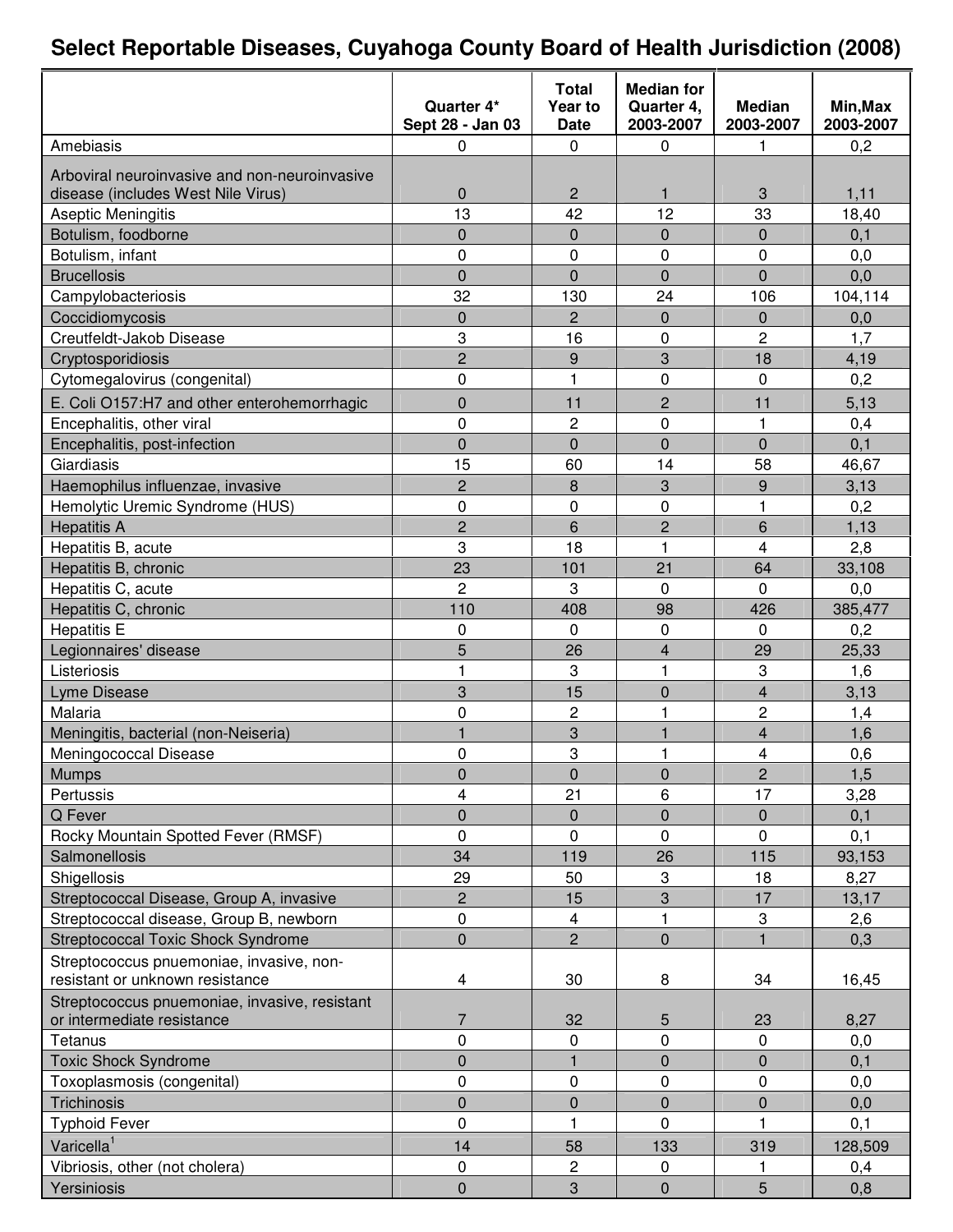# **Select Reportable Diseases, City of Shaker Heights (2008)**

|                                               |                  | <b>Total</b>   | <b>Median for</b> |                |           |
|-----------------------------------------------|------------------|----------------|-------------------|----------------|-----------|
|                                               | Quarter 4*       | Year to        | Quarter 4,        | <b>Median</b>  | Min, Max  |
| <b>Disease Name</b>                           | Sept 28 - Jan 03 | Date           | 2003-2007         | 2003-2007      | 2003-2007 |
| Amebiasis                                     | 0                | 0              | 0                 | 0              | 0,0       |
| Arboviral neuroinvasive and non-neuroinvasive |                  |                |                   |                |           |
| disease (includes West Nile Virus)            | $\mathbf 0$      | 0              | $\mathbf 0$       | 0              | 0,0       |
| Aseptic Meningitis                            | 1                | 1              | $\overline{0}$    | 0              | 0, 1      |
| Botulism, foodborne                           | 0                | 0              | $\mathbf 0$       | 0              | 0,0       |
| Botulism, infant                              | 0                | 0              | 0                 | 0              | 0,0       |
| <b>Brucellosis</b>                            | $\overline{0}$   | $\overline{0}$ | $\overline{0}$    | 0              | 0,0       |
| Campylobacteriosis                            | 1                | 4              | 1                 | 6              | 2,8       |
| Coccidiomycosis                               | $\overline{0}$   | $\overline{0}$ | $\overline{0}$    | $\overline{0}$ | 0,0       |
| Creutfeldt-Jakob Disease                      | 0                | 0              | $\mathbf 0$       | 0              | 0,0       |
| Cryptosporidiosis                             | $\overline{0}$   | 0              | $\mathbf 0$       | $\mathbf{1}$   | 0,2       |
| Cytomegalovirus (congenital)                  | 0                | 0              | $\mathbf 0$       | 0              | 0,0       |
| E. Coli O157:H7 and other enterohemorrhagic   | 0                | 1              | $\mathbf 0$       | $\mathbf 0$    | 0,1       |
| Encephalitis, other viral                     | 0                | 0              | 0                 | 0              | 0,1       |
| Encephalitis, post-infection                  | $\overline{0}$   | $\overline{0}$ | $\overline{0}$    | 0              | 0,0       |
| Giardiasis                                    | 0                | 3              | $\mathbf 0$       | 5              | 3,7       |
| Haemophilus influenzae, invasive              | $\overline{0}$   | $\overline{0}$ | $\overline{0}$    | $\overline{0}$ | 0,1       |
| Hemolytic Uremic Syndrome (HUS)               | 0                | 0              | $\mathbf 0$       | 0              | 0,0       |
| <b>Hepatitis A</b>                            | $\overline{0}$   | $\overline{0}$ | $\overline{0}$    | $\overline{0}$ | 0,3       |
| Hepatitis B, acute                            | 0                | 0              | $\mathbf 0$       | 0              | 0,0       |
| Hepatitis B, chronic                          | 3                | 5              | $\overline{c}$    | $\overline{4}$ | 0,5       |
| Hepatitis C, acute                            | 0                | 0              | $\mathbf 0$       | 0              | 0,0       |
| Hepatitis C, chronic                          | 9                | 19             | 3                 | 13             | 9,13      |
| <b>Hepatitis E</b>                            | 0                | 0              | $\mathbf 0$       | 0              | 0,1       |
| Legionnaires' disease                         | 0                | $\overline{2}$ | $\overline{0}$    | $\overline{0}$ | 0,0       |
| Listeriosis                                   | 0                | 0              | $\mathbf{0}$      | 0              | 0, 1      |
| Lyme Disease                                  | $\overline{0}$   | $\overline{2}$ | $\overline{0}$    | $\overline{0}$ | 0,0       |
| Malaria                                       | 0                | 0              | $\mathbf 0$       | 0              | 0, 1      |
| Meningitis, bacterial (non-Neiseria)          | $\overline{0}$   | $\overline{0}$ | $\overline{0}$    | $\overline{0}$ | 0,0       |
| Meningococcal Disease                         | 0                | 0              | 0                 | 0              | 0,0       |
| <b>Mumps</b>                                  | 0                | 0              | 0                 | 0              | 0,0       |
| Pertussis                                     | 0                | 0              | 0                 | 0              | 0, 1      |
| Q Fever                                       | 0                | $\overline{0}$ | $\mathbf 0$       | $\overline{0}$ | 0,0       |
| Rocky Mountain Spotted Fever (RMSF)           | 0                | 0              | $\mathbf 0$       | 0              | 0,0       |
| <b>Salmonellosis</b>                          | 3                | 4              | $\mathbf{1}$      | 5              | 1,8       |
| Shigellosis                                   | 3                | 3              | 0                 | 1              | 0,3       |
| Streptococcal Disease, Group A, invasive      | $\mathbf 0$      | 0              | $\mathbf{0}$      | $\mathbf{1}$   | 0,1       |
| Streptococcal disease, Group B, newborn       | 0                | 0              | 0                 | 0              | 0,1       |
| <b>Streptococcal Toxic Shock Syndrome</b>     | 0                | $\overline{0}$ | $\mathbf 0$       | $\mathsf 0$    | 0,0       |
| Streptococcus pnuemoniae, invasive, non-      |                  |                |                   |                |           |
| resistant or unknown resistance               | $\pmb{0}$        | $\mathbf 0$    | $\mathbf 0$       | 1              | 0,3       |
| Streptococcus pnuemoniae, invasive, resistant |                  |                |                   |                |           |
| or intermediate resistance                    | 0                | $\overline{2}$ | $\pmb{0}$         | $\mathbf{1}$   | 0,2       |
| Tetanus                                       | 0                | 0              | 0                 | $\mathbf 0$    | 0,0       |
| <b>Toxic Shock Syndrome</b>                   | $\mathsf 0$      | 0              | $\mathbf{0}$      | 0              | 0,0       |
| Toxoplasmosis (congenital)                    | 0                | 0              | 0                 | 0              | 0,0       |
| Trichinosis                                   | 0                | 0              | $\mathbf 0$       | 0              | 0,0       |
| <b>Typhoid Fever</b>                          | 0                | 0              | 0                 | 0              | 0,0       |
| Varicella <sup>1</sup>                        | 0                | 1              | 0                 | $\overline{c}$ | 0,3       |
| Vibriosis, other (not cholera)                | $\mathbf 0$      | 0              | 0                 | $\pmb{0}$      | 0,1       |
| Yersiniosis                                   | $\overline{0}$   | $\overline{0}$ | $\overline{0}$    | $\overline{0}$ | 0,1       |